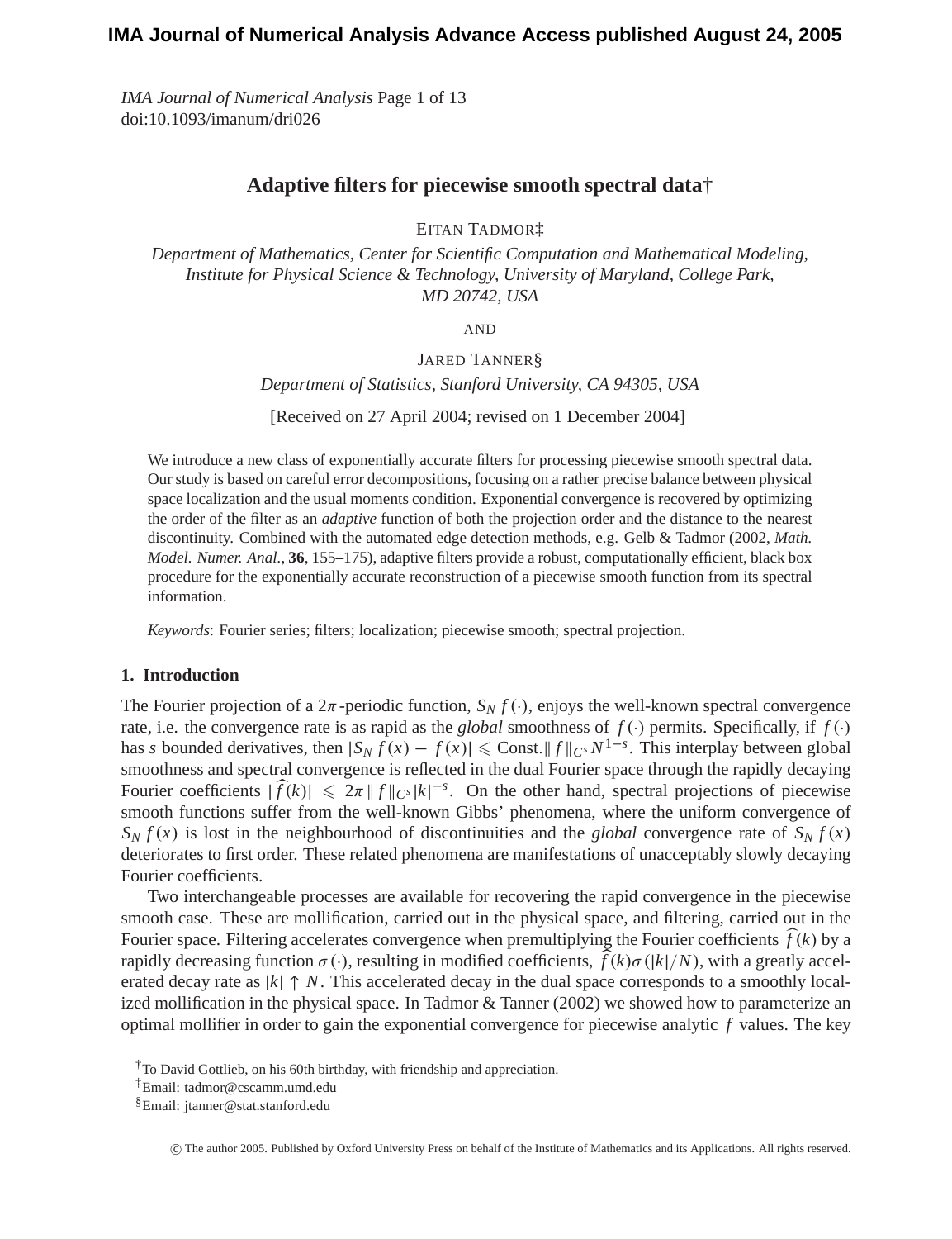# 2 of 13 E. TADMOR AND J. TANNER

ingredient in our approach was *adaptivity*, where the optimal mollifier is adapted to the maximal region of local smoothness. Here we continue the same line of thought by introducing *adaptive filters*, which allow the same optimal recovery of piecewise smooth functions from their Fourier coefficients. In particular, piecewise analytic functions are recovered with exponential accuracy. A brief overview follows.

We consider a family of general filters  $\sigma(\cdot)$  which are characterized by two main properties. First, we seek the rapid decay of  $\sigma_k := \sigma(|k|/N)$  which is tied to a regular, compactly supported multiplier  $\sigma \in C_0^q[-1, 1]$ . Being compactly supported, such filters are restricted to *N*-Fourier expansions,

$$
S_N^{\sigma} f(x) := \sum_{|k| \le N} \sigma\left(\frac{|k|}{N}\right) \widehat{f}(k) e^{ikx}.
$$
 (1.1)

The operation of such filters in Fourier space corresponds to mollification in physical space, expressed in terms of the associated mollifier,  $\Phi^{\sigma}(y) := 1/2\pi \sum_{|k| \le N} \sigma(|k|/N) e^{iky}$ ,

$$
S_N^{\sigma} f(x) \equiv f * \Phi^{\sigma}(x) = \frac{1}{2\pi} \int_{-\pi}^{\pi} \Phi^{\sigma}(y) f(x - y) dy, \quad \Phi^{\sigma}(y) := \frac{1}{2\pi} \sum_{|k| \le N} \sigma\left(\frac{|k|}{N}\right) e^{iky}.
$$
 (1.2)

Second, such filters are required to satisfy the usual moments condition, e.g. (Majda *et al.*, 1978; Vandeven, 1991)

$$
\int_{-\pi}^{\pi} y^n \Phi^{\sigma}(y) = \delta_{n0}, \quad n = 0, 1, ..., p - 1 < q.
$$
 (1.3)

The first requirement of  $C_0^q$ -smoothness is responsible for localization—the essential part of the associated mollifier,  $\Phi^{\sigma}$ , is supported near the origin, see (2.5) below. The second property drives the accuracy of the filter by annihilating an increasing number of its moments.

The rich subject of filters includes the classical filters of finite-order accuracy where finite  $p \leqslant q$ dictate a fixed convergence of polynomial order,  $O(N^{-p})$ , see Vandeven (1991). By letting  $q \uparrow \infty$ , one obtains a  $C_0^{\infty}[-1, 1]$ -filter, i.e. an infinitely differentiable compactly supported filter  $\sigma$ , which respects (1.3) for increasing orders *p*. Majda *et al.* (1978) employed such filters to postprocess piecewise solutions with propagating singularities and achieve spectral convergence in the sense of having a convergence rate faster than any fixed order. Vandeven (1991) constructs spectrally accurate filters by relating the order of the filter,  $(q, p)$ , to the increasing order of the projection,  $q = q(N)$ ,  $p = p(N)$ . An alternative approach for spectral accuracy employs highly oscillatory mollifiers which are activated in physical space. Gottlieb & Tadmor (1985) constructed such (properly dilated) mollifiers of the form  $\Phi(y) = \rho(y)D_p(y)$ , where  $D_p(\cdot)$  stands for the usual Dirichlet kernel of degree  $p \sim \sqrt{N}$  and  $\rho$  is a standard  $C_0^{\infty}[-1, 1]$  cut-off function normalized so that  $\rho(0) = 1$ .

The different filters and mollifiers advocated in these works enable us to reconstruct the underlying piecewise smooth data from its given spectral content. Spectral accuracy is achieved in smooth regions as long as they are bounded away from discontinuities, but the error deteriorates in the neighbourhood of such discontinuities due to spurious oscillations. The latter difficulty was addressed by Gottlieb, Shu and collaborators, by invoking Gegenbauer expansions which are driven by a judicious choice of a localizer  $(1 - y^2)^{\lambda}$  which is appended to the Dirichlet kernel  $D_p(y)$ , see Gottlieb & Shu (1998) and the references therein. Their approach allows for high resolution *uniformly up to* the discontinuities, but its precise  $(p, \lambda)$ -parameterization as a function of N has a rather sensitive f-dependence which impacts the overall robustness of the Gegenbauer reconstruction, e.g. Boyd (2005). In Tadmor & Tanner (2002) we have introduced an alternative approach where the accuracy is *adapted* according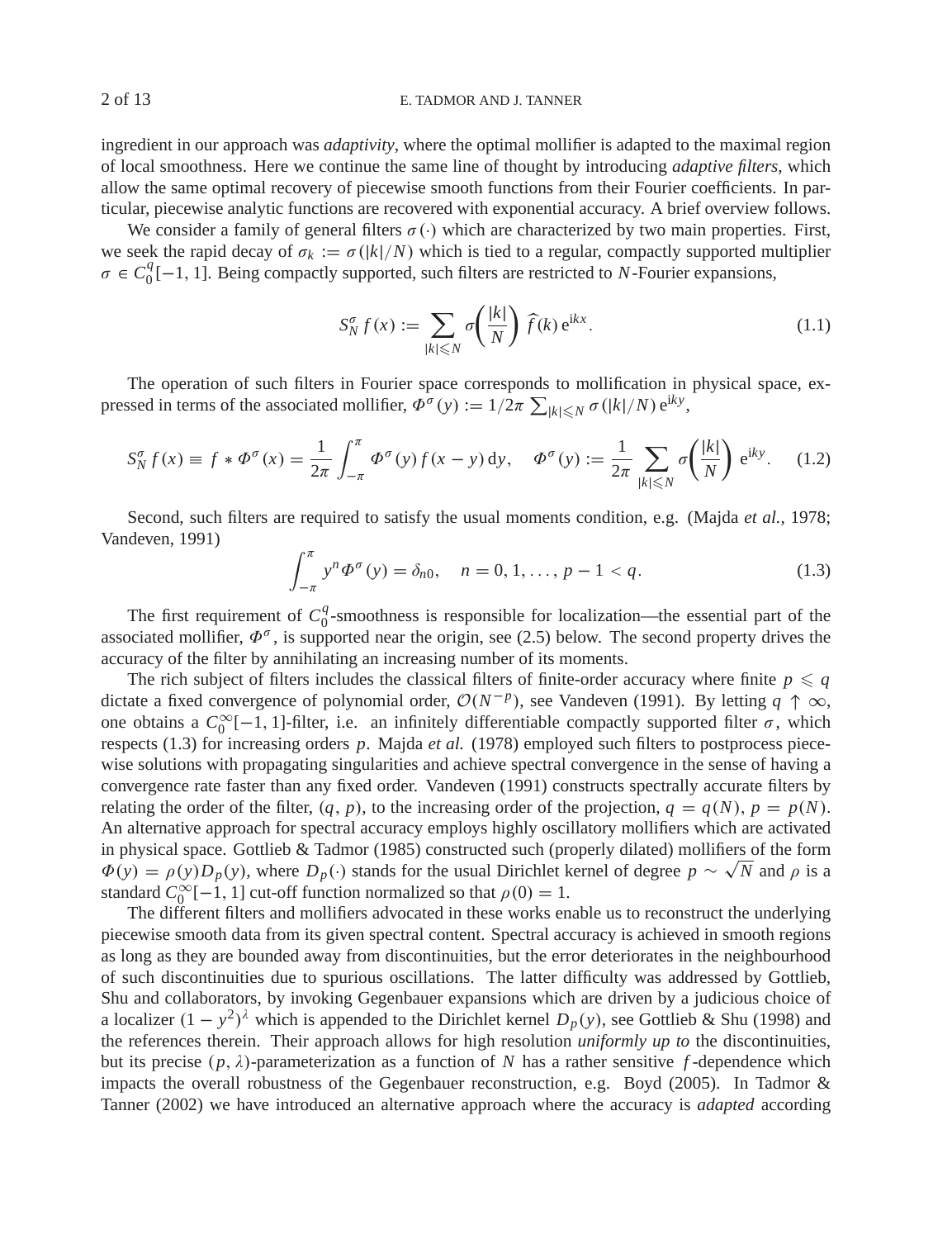to the maximal region of local smoothness. Specifically, we have shown how the Gottlieb–Tadmor mollifiers are optimized when their order is chosen *adaptively* as  $p \sim Nd(x)$ . Here  $d(x)$  is the distance from the location *x* to its nearest discontinuity,  $d(x) = \text{distance}(x, \text{sinsupp } f(\cdot))$ ; the distance function  $d(x)$  could be recovered from the Fourier coefficients by edge detection, e.g. Gelb & Tadmor (2000, 2002). The resulting adaptive mollifiers lead to exponentially accurate, numerically robust mollifiers of order  $\exp(-\alpha(\kappa N d(x)))^{1/\alpha}$ ) with  $\alpha > 1$  dictated by the detailed  $C_0^{\infty}$ -regularity of  $\rho$ ; specifically,  $\alpha > 1$ reflects the Gevrey regularity of  $\rho$  (for Gevrey regularity and the similar class of ultramodulation spaces, we refer to, e.g. John, 1982 and Pilipovic & Teofanov, 2002, respectively). The key ingredient in our adaptive approach is giving up the *exact* moments condition; instead, it is satisfied modulo exponentially small errors, by replacing the exact  $(1.3)$  with the requirement

$$
\sigma^{(n)}(0) = \delta_{n0}, \quad n = 0, 1, \dots, p - 1 < q. \tag{1.4}
$$

The precise relation between (1.4) and (1.3) is quantified in Theorem 2.2 below. We note that it is rather simple to construct admissible filters satisfying the last requirement for an *arbitrary p*; a prototype example is given by the  $C_0^{\infty}[-1, 1]$ -filters

$$
\sigma_p(\xi) = \begin{cases} \exp\left(\frac{\xi^p}{\xi^2 - 1}\right), & |\xi| < 1, \\ 0, & |\xi| \ge 1. \end{cases}
$$
\n(1.5)

The purpose of this paper is to construct a new class of exponentially accurate *adaptive filters*. As before, the key issue is the parameterization of their order, *p*. Here we develop the rigorous study for the optimal parameterization for such filters. We advocate adaptive filters in the sense that their order,  $p = p(N, d(x))$ , depends on both the order of the projection, N, and the distance function  $d(x)$ . Summarized in Theorem 2.1 below, our main result states that the optimal adaptive filter is determined to be of order  $p(N) \sim (Nd(x))^{1/\alpha}$  with  $\alpha > 1$  reflecting the Gevrey regularity of  $\sigma$ . While achieving exponential accuracy away from discontinuities, the new filters are adapted so as to prevent spurious oscillations *throughout* the computational domain, including discontinuous neighbourhoods. We mention here the adaptive filters introduced by Boyd (1995, 1996). Boyd's procedure was based on the acceleration summability by the so-called Euler-lag averaging; the acceleration was limited, however, since the resulting piecewise constant filters of order  $p \sim Nd(x)$  were consistently larger than the optimal order and they exhibit slower convergence than the non-adaptive order of Majda *et al.* (1978).

Our current discussion on adaptive filters follows a similar approach for the adaptive Gottlieb– Tadmor mollifiers constructed in Tadmor & Tanner (2002),  $\rho(y)D_p(y)$ , where the precise Gevrey regularity of  $\rho$  allows us to obtain tight error bounds which in turn reveal the optimal adaptive parameterization,  $p = p(N, d(x))$ . New tight error bounds are outlined in Section 2 and are confirmed by numerical simulations in Section 3.

## **2. Adaptive-order filters**

In this section we show how the regularity and moments properties of the filter  $\sigma$  are translated into precise statements of localization and accuracy of the associated mollifier  $\Phi^{\sigma}(x)$ . We begin by decomposing the filtering error  $f(\cdot) - S_N^{\sigma} f(\cdot) = f - f * \Phi^{\sigma}$  into the two terms

$$
f(x) - f * \Phi^{\sigma}(x) = \int_{-\pi}^{\pi} \Phi^{\sigma}(y)[f(x) - f(x - y)][1 - \chi(y)] dy
$$
  
+ 
$$
\int_{-\pi}^{\pi} \Phi^{\sigma}(y)[f(x) - f(x - y)]\chi(y) dy =: \mathcal{I}_1 + \mathcal{I}_2.
$$
 (2.1)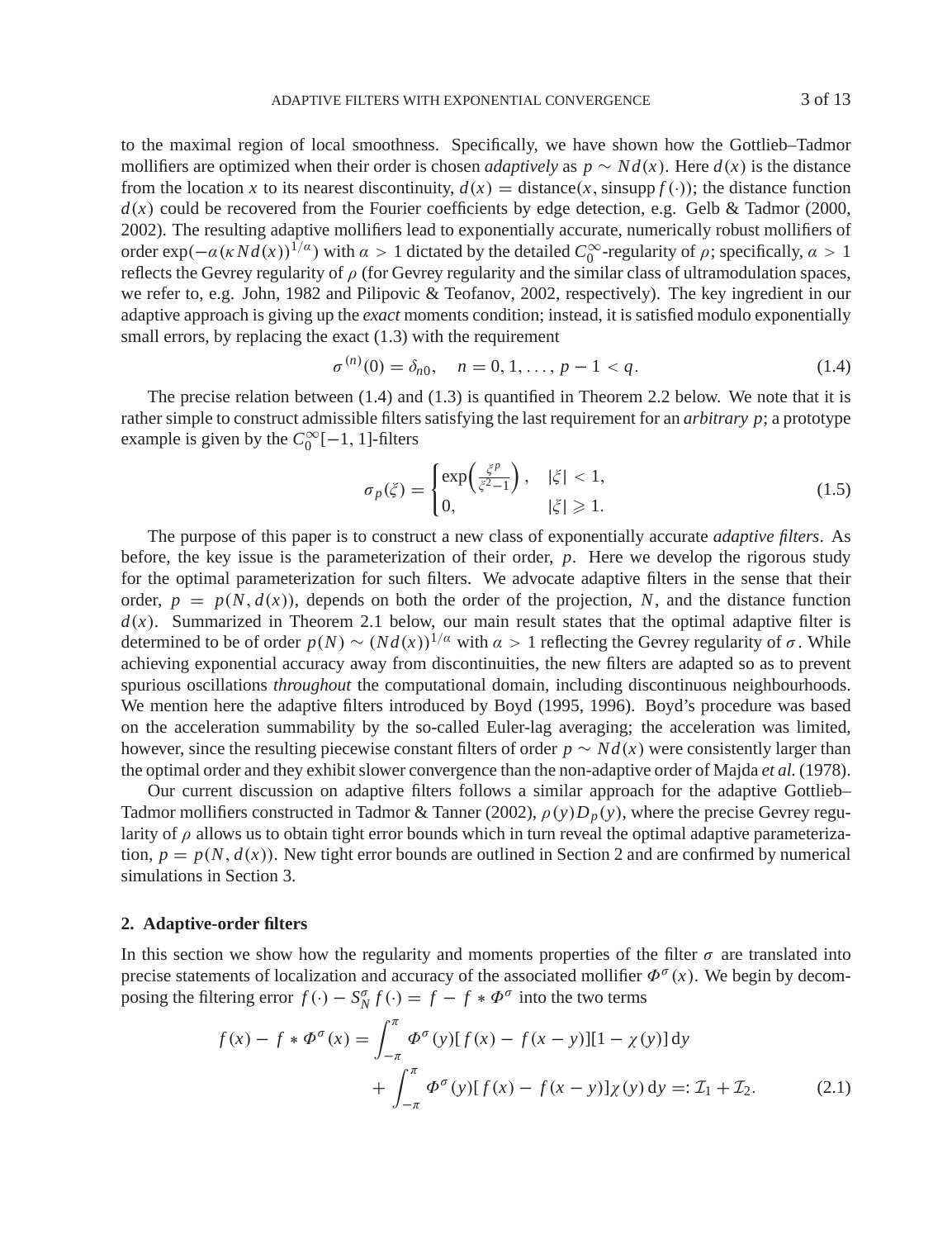## 4 of 13 E. TADMOR AND J. TANNER

Here  $\chi(\cdot) = \chi_{\chi}(\cdot)$  is an auxiliary cut-off function adapted to the smoothness region of f. To this end, we let  $d(x)$  denote the distance between x and its nearest discontinuity so that the *y*-function  $f(x) - f(x - y)$  remains smooth for the largest symmetric interval,  $|y| \le d(x)$ . We then set  $\chi(y) \equiv$  $\chi_x(y) := \rho(y/d(x))$ , where  $\rho$  is a standard  $C_0^{\infty}$  cut-off function,

$$
\chi(y) \equiv \chi_x(y) := \rho\left(\frac{y}{d(x)}\right), \quad \rho(y) \equiv \begin{cases} 1, & |y| \leq 1/2, \\ 0, & |y| \geq 1. \end{cases}
$$

We observe that the dilated cut-off function  $\chi_x(y) = \rho(y/d(x))$  enforces the support of the first integrand on the right-hand side of (2.1) to be bounded  $d(x)/2$ -away from *x*, while the second term is supported in the  $d(x)$ -neighbourhood of x. To simplify matters, we assume that  $\rho$  is adapted to the same  $C_0^{\infty}$ -regularity of  $\sigma$ .

We turn to estimate the first error term on the right-hand side of  $(2.1)$  which measures the essential localization of the mollifier. To this end, we use the following aliasing formula, expressing our *N*-degree mollifier  $\Phi^{\sigma}(y)$  in terms of the equally sampled inverse Fourier transform,  $\varphi^{\sigma}(y) := \int \sigma(\xi) e^{iy\xi} d\xi^{(1)}$ ,

$$
\Phi^{\sigma}(y) \equiv \frac{N}{2\pi} \sum_{n=-\infty}^{\infty} \varphi^{\sigma}((N(y + 2\pi n)), \quad \Phi^{\sigma}(y) = \frac{1}{2\pi} \sum_{|k| \le N} \sigma\left(\frac{|k|}{N}\right) e^{iky}.
$$
 (2.2)

The usual Fourier decay rate estimates then yield

$$
|\Phi^{\sigma}(y)| \leqslant \frac{N}{2\pi} \sum_{n=-\infty}^{\infty} |\varphi^{\sigma}(N(y+2\pi n))| \leqslant N^{1-p} \|\sigma\|_{C^p} \sum_{n=-\infty}^{\infty} |y+2\pi n|^{-p}
$$
  
< 
$$
< \text{Const.} N \|\sigma\|_{C^p} (N|y|)^{-p} \quad \forall p, \quad 0 < |y| < \pi.
$$
 (2.3)

We observe that the first integrand on the right-hand side of  $(2.1)$  is supported across the possible discontinuities of  $f(x) - f(x - \cdot)$ . Lack of smoothness excludes the possibility of high-oscillatory cancellations. Instead, we now seek a tight upper bound on the decay of the associated mollifier,  $\Phi^{\sigma}$ for  $|y| \ge d(x)/2$ . To this we need to quantify the  $C^{\infty}$ -regularity of our filter  $\sigma$ . We focus on  $\sigma$  values which have *Gevrey regularity* of order  $\alpha$ , denoted  $G_{\alpha}$  below; in our case,  $\sigma = \sigma_p$  in (1.5) belong to  $G_2$ , namely, there exist constants,  $M = M_{\sigma}$  and  $\eta = \eta_{\sigma} > 0$  (independent of *p*) such that

$$
\|\sigma_p\|_{C^p} \leqslant M_\sigma(p!)^\alpha \eta_\sigma^{-p}, \quad \alpha = 2, \quad \sigma_p(\xi) = \begin{cases} \exp\left(\frac{\xi^p}{\xi^2 - 1}\right), & |\xi| < 1, \\ 0, & |\xi| \geqslant 1. \end{cases} \tag{2.4}
$$

Details are outlined in Lemma 2.1 below. Incorporating the above growth rate into the localization estimate, (2.3) yields

$$
|\Phi^{\sigma}(y)| \leq \text{Const.} M_{\sigma}(p!)^2 \left(\frac{1}{\eta_{\sigma} N|y|}\right)^p, \quad 0 < |y| < \pi,
$$

<sup>1</sup>The result follows, e.g. by sampling the Fourier transform  $\sigma(\xi) = 1/2\pi \int \varphi^{\sigma}(y) e^{-iy\xi} dy$ ,

$$
\sigma\left(\frac{|k|}{N}\right) = \frac{N}{2\pi} \int \varphi^{\sigma}(Ny) e^{-iNy \frac{|k|}{N}} dy
$$
  
= 
$$
\frac{N}{2\pi} \sum_{n=-\infty}^{\infty} \int_{-\pi}^{\pi} \varphi^{\sigma}(N(y+2\pi n)) e^{-i|k|y} dy = \frac{N}{2\pi} \int_{-\pi}^{\pi} \left(\sum_{n=-\infty}^{\infty} \varphi^{\sigma}(N(y+2\pi n))\right) e^{-i|k|y} dy,
$$

and comparing with the discrete inverse Fourier transform,  $\sigma(|k|/N) = \int \Phi^{\sigma}(y) e^{-i|k|y} dy$ .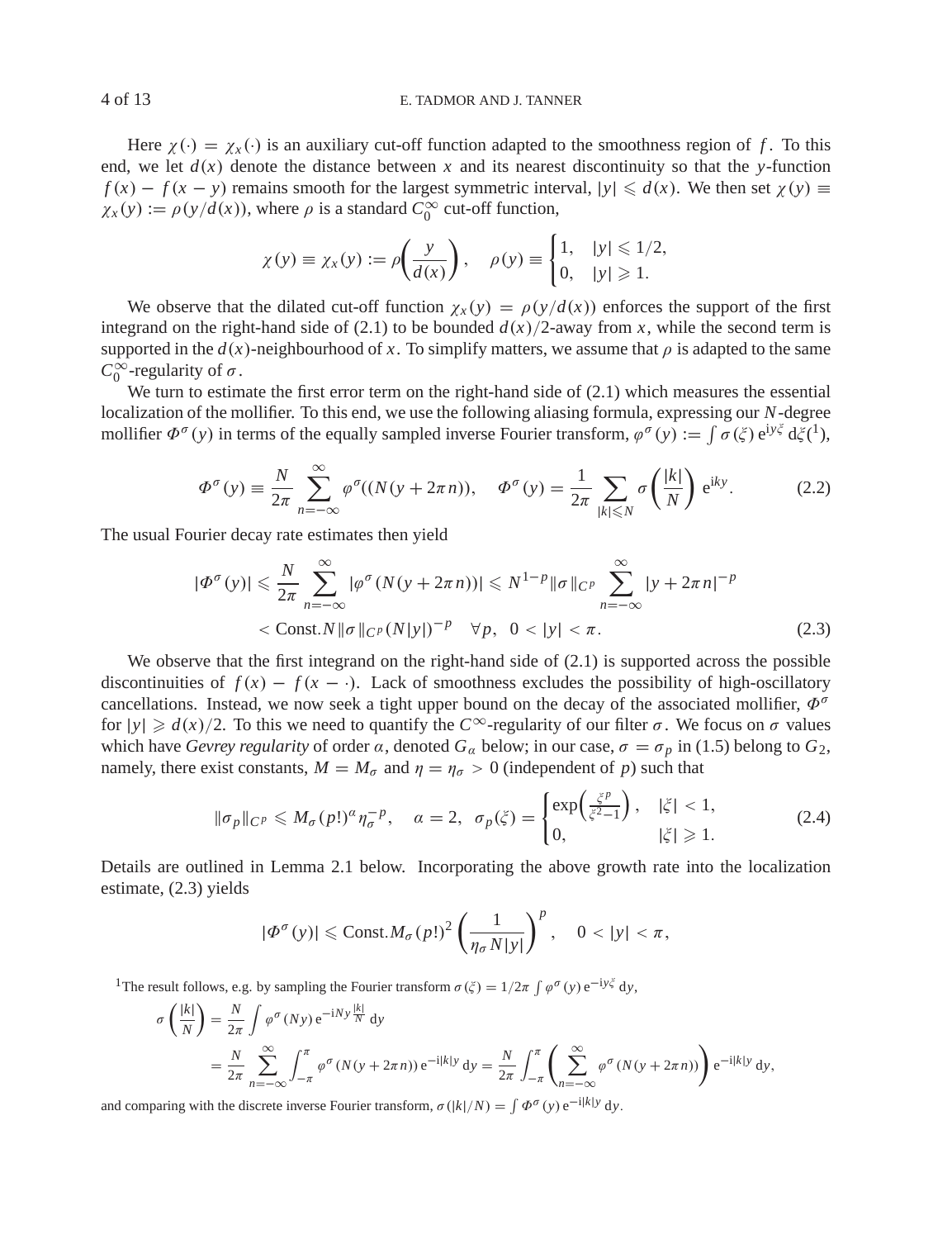which is minimized at  $p = p_{\text{min}} := (q|y|)^{1/2}$ . This shows that with this choice of adaptive p, the mollifier associated with our  $\sigma$ -filter,  $\Phi^{\sigma}$ , is essentially localized in the neighbourhood of *x* as it admits an exponential decay

$$
|\Phi^{\sigma_p}(y)| \leq \text{Const.}_{\sigma} (1 + N|y|) e^{-(\eta_{\sigma} N|y|)^{1/2}}.
$$
 (2.5)

Here and below,  $\eta$  is a positive constant which may differ among the different estimates. In particular, since  $[1 - \chi_x(y)]$  and hence the first integrand on the right-hand side of (2.1) is supported at  $|y| \ge d(x)/2$ , the exponential bound follows

$$
|\mathcal{I}_1| \leqslant \text{Const.}_{\sigma, f} (1 + Nd(x)) e^{-(\eta_{\sigma} Nd(x))^{1/2}}.
$$
 (2.6)

We turn to the second error term,  $\mathcal{I}_2 = \int \Phi^{\sigma}(y)[f(x) - f(x - y)]\chi_x(y) dy$ . Traditionally, such a term is bounded above by  $(d(x))^p ||f||_{C^p[x-d(x),x+d(x)]}/p!$  through Taylor-expanding  $f(x - y)$  about  $y = 0$  and by invoking the moments condition (1.3). This bound is useful for a vanishing neighbourhood,  $d(x) \ll 1$ , while suffering by increasing the contribution of the first term on the right-hand side of (2.1), as reflected through its upper bound (2.6). We therefore let  $d(x)$  be as large as possible so that we cannot argue by localization. Instead, this portion of the error decreases due to *cancellation* of oscillations by increasing the order  $p$  of  $\Phi^{\sigma_p}$ . To this end, we write

$$
\mathcal{I}_2 = \int_{-\pi}^{\pi} \Phi^{\sigma_p}(y) g(y) \, dy \equiv \sum_{|k| \le N} \sigma\left(\frac{|k|}{N}\right) \widehat{g}(k), \quad g(y) = g_x(y) := [f(x) - f(x - y)] \chi_x(y), \quad (2.7)
$$

and we turn to estimate the Fourier coefficients on the right-hand side. By our assumption,  $f(x)$  – *f* (*x* − *y*) remains analytic for  $|y| \le d(x)$  and hence  $g_x(y) = [f(x) - f(x - y)]\chi(y)$  is  $C^\infty$ . We quantify the  $C^{\infty}$ -regularity of  $\chi_x(\cdot)$  in terms of the same Gevrey regularity of order  $\alpha = 2$  that  $\sigma$  has, so that  $\chi_x|_{C^p} \leq M(p!)^2 (\eta_p d(x))^{-p}$ . Thanks to the analyticity of  $f(x) - f(x - y)$ , it follows that if  $\rho(\cdot)$  and hence  $\chi_x(\cdot)$  belongs to Gevrey class  $G_\alpha$ , so does  $g_x(y) = [f(x) - f(x - y)]\chi_x(y)$ , and hence

$$
||g_x(y)||_{C^p} \le M \frac{(p!)^\alpha}{(d(x)\eta)^p}, \quad |y| < d(x).
$$

The constants  $M = M_{\rho, \eta}$  and  $\eta = \eta_{\rho, f}$  capture the detailed Gevrey and analyticity properties of  $\rho(y)$  and  $f(x - y)$  for  $|y| < d(x)$ ; the order *p* is arbitrary. The Fourier coefficients  $\hat{g}(k)$  in (2.7) do not exceed

$$
|\widehat{g}(k)| \leqslant \text{Const.} \|g_x(y)\|_{C^p} |k|^{-p} \leqslant \text{Const.} M \frac{(p!)^2}{(\eta |k|d(x))^p}, \quad \eta = \eta_{\rho,f}.
$$

For  $\sigma(|k|/N)$ , we distinguish between the low modes  $|k| \le N/2$  and the high modes  $N/2 < |k| \le N$ , setting

$$
\mathcal{I}_{21} := \sum_{|k| \leq N/2} \left[ \sigma_p \left( \frac{|k|}{N} \right) - 1 \right] \widehat{g}(k)
$$

$$
\mathcal{I}_{22} := \sum_{N/2 < |k| \leq N} \left[ \sigma_p \left( \frac{|k|}{N} \right) - 1 \right] \widehat{g}(k).
$$

Since  $g(y) = [f(\cdot) - f(\cdot - y)]\chi(y)$  vanishes at  $y = 0$ , we have  $\sum \hat{g}(k) = g(0) = 0$  and hence  $\mathcal{I}_2 = \mathcal{I}_{21} + \mathcal{I}_{22} + \mathcal{I}_{23}$ , where  $\mathcal{I}_{23} := -\sum_{|k| > N} \widehat{g}(k)$ . For the first term, we use a Taylor expansion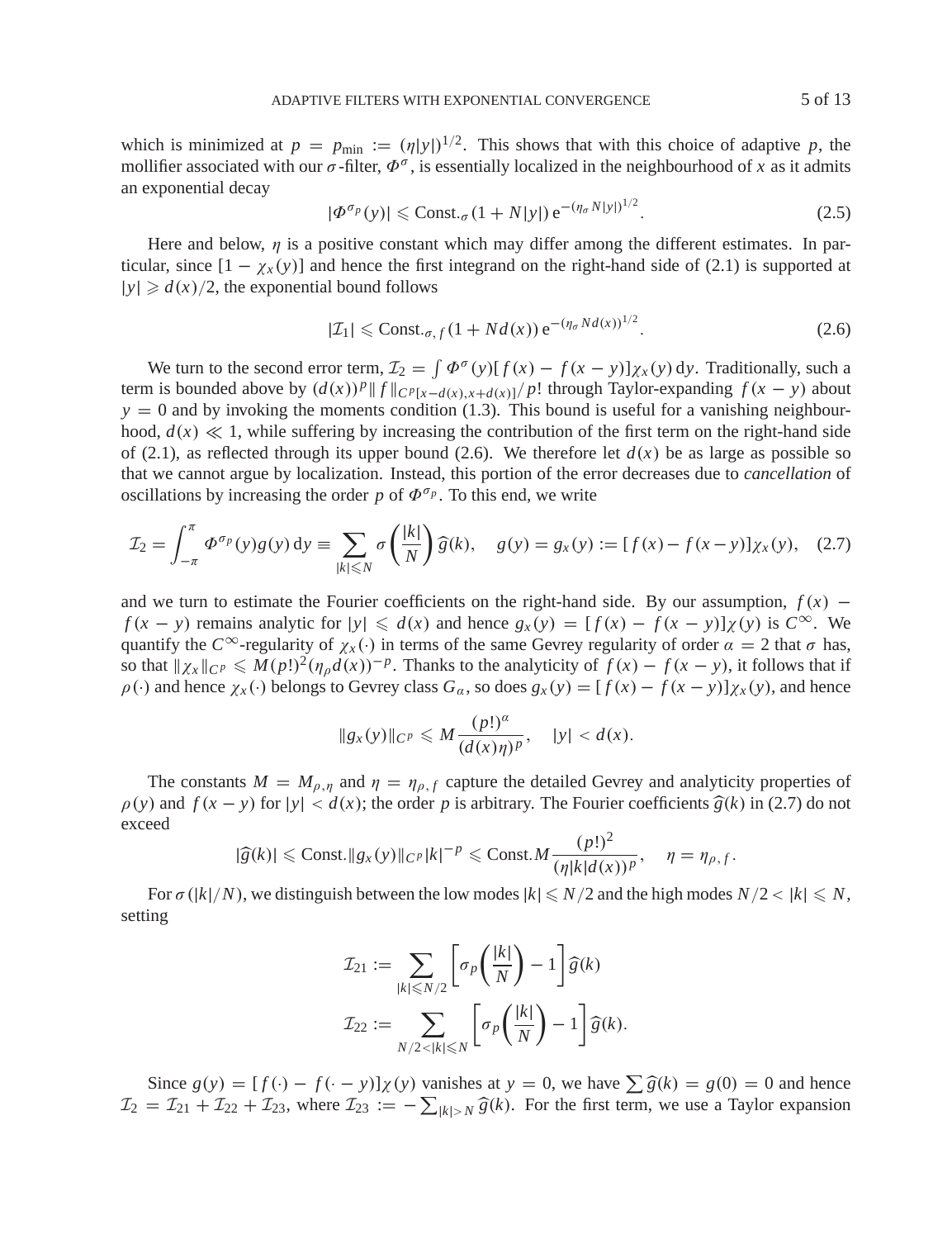around the origin: the accuracy assumption (1.4) yields

$$
\left|\sigma_p\left(\frac{|k|}{N}\right)-1\right|\leqslant \frac{1}{p!}\|\sigma\|_{C^p\left(\left[-\frac{1}{2},\frac{1}{2}\right]\right)}\left(\frac{|k|}{N}\right)^p,\quad |k|\leqslant \frac{N}{2}.
$$

Restricted to the interval  $[-1/2, 1/2]$ ,  $\sigma$  retains an analytic bound of lemma 2.1 below,  $\|\sigma\|_{C^p} \leq$ Const.  $p! \eta_{\sigma}^{-p}$ , and hence  $\mathcal{I}_{21}$  does not exceed

$$
|\mathcal{I}_{21}| := \left| \sum_{|k| \le N/2} \left[ \sigma_p \left( \frac{|k|}{N} \right) - 1 \right] \widehat{g}(k) \right| \le \frac{\text{Const.}}{p!} \|\sigma\|_{C^p \left( \left[ -\frac{1}{2}, \frac{1}{2} \right] \right)} \sum_{|k| \le N/2} \left( \frac{|k|}{N} \right)^p \frac{(p!)^2}{(\eta_{\rho, f}|k|d(x))^p}
$$
  

$$
\le \text{Const.}(p!)^2 \frac{1}{(\eta N d(x))^p}, \quad \eta = \eta_{\sigma} \eta_{\rho, f}.
$$
 (2.8)

For the high modes,  $\hat{g}_x(k)$  is sufficiently small so that the simple bound of  $|\sigma_p(|k|/N)| \leq 1$  will do for  $\mathcal{I}_{22}$ ,

$$
|\mathcal{I}_{22}| := \left| \sum_{N/2 < |k| \le N} \left[ \sigma_p \left( \frac{|k|}{N} \right) - 1 \right] \widehat{g}(k) \right| \le \left| \sum_{N/2 < |k| \le N} \frac{(p!)^2}{(\eta_\sigma |k| d(x))^p} \right| \le \text{Const.}(p!)^2 \frac{1}{(\eta_\sigma |k| d(x))^p} \right| \tag{2.9}
$$

 $\overline{1}$ 

Similarly, by taking into account that  $g_x(\cdot)$  is supported on an interval of length  $2d(x)$  we find that  $\mathcal{I}_{23}$  does not exceed

$$
|\mathcal{I}_{23}| := \left|\sum_{|k|>N} \widehat{g}(k)\right| \leqslant \text{Const.} d(x)(p!)^2 \sum_{|k|>N} \frac{1}{(\eta_{\sigma}|k|d(x))^p} \leqslant \text{Const.} \frac{N}{p} d(x)(p!)^2 \frac{1}{(\eta_{\sigma} N d(x))^p}.
$$
\n(2.10)

We combine the last three bounds to conclude

$$
|\mathcal{I}_2| \leqslant \text{Const.}(1 + Nd(x))(p!)^2 \frac{1}{(\eta Nd(x))^p}, \quad \eta = \min(\eta_\sigma \eta_{\rho, f}, \eta_\sigma/2, \eta_{\rho, f}),
$$

which is minimized at the same value as before,  $p = p_{min} := (\eta N d(x))^{1/2}$ , so that

$$
|\mathcal{I}_2| \leq \text{Const.}(1 + Nd(x)) e^{-(\eta Nd(x))^{1/2}}.
$$
 (2.11)

Finally, we recall that the assumed regularity of  $\rho$  is in fact dictated by that of  $\sigma$  and hence the various bounds,  $\eta = \eta_{\sigma,f}$ . We summarize by stating the following theorem.

THEOREM 2.1 Given the Fourier projection  $S_N f$  of a piecewise analytic function  $f(\cdot)$ , we consider a  $C_0^{\infty}[-1, 1]$ -filter  $\sigma(\xi)$ ,

$$
S_N^{\sigma} f(x) = \sum_{|k| \leq N} \sigma\left(\frac{|k|}{N}\right) \widehat{f}_k \,\mathrm{e}^{\mathrm{i}kx}.
$$

Assume that  $\sigma$  has  $G_{\alpha}$ -regularity and that it is accurate of order p in the sense of satisfying the moments condition

$$
\sigma^{(n)}(0) = \delta_{n0}, \quad n = 0, 1, \dots, p - 1. \tag{2.12}
$$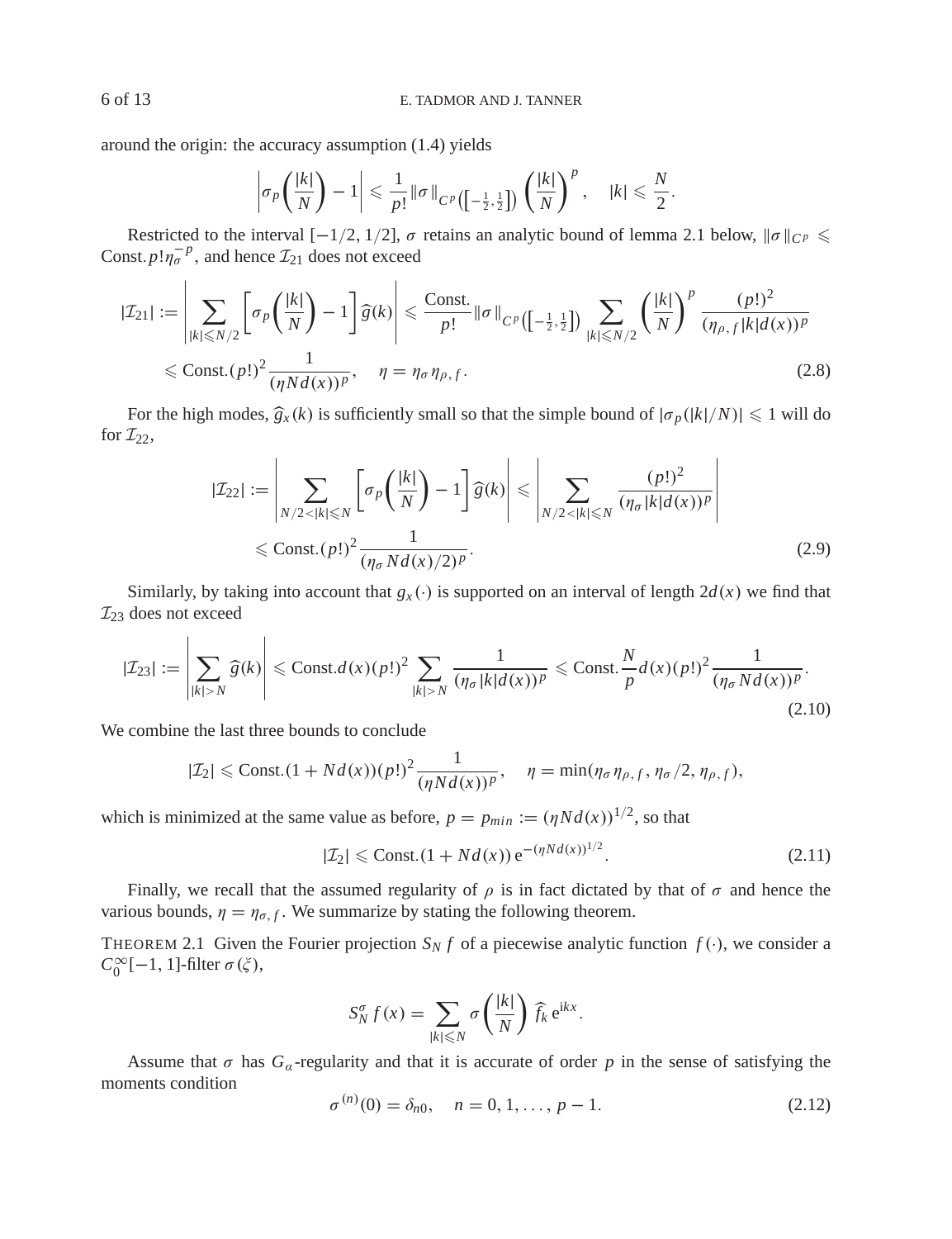We set the adaptive order  $p(x) := (nNd(x))^{1/a}$ , depending on the distance function  $d(x) =$ dist(*x*, sinsupp  $f(.)$ ). The resulting *adaptive* filter,  $S_N^{\sigma} f$ , recovers the point values  $f(x)$  with the following exponential accuracy

$$
|f(x) - S_N^{\sigma} f(x)| \leqslant \text{Const.}(1 + Nd(x)) e^{-a(\eta N d(x))^{1/a}}.
$$
 (2.13)

The constant  $\eta = \eta_{\sigma,f}$  is dictated by the specific Gevrey and piecewise-analyticity properties of  $\sigma$ and *f* .

We close this section with the promised statements on the exponential error bound (2.4).

LEMMA 2.1 Consider the *p*-order filter  $\sigma_p(\xi) = \begin{cases} \exp(\xi^p/(\xi^2-1)), & |\xi| < 1, \\ 0, & |\xi| \ge 1 \end{cases}$ . Then there exists a constant  $\eta$ such that

$$
\|\sigma_p\|_{C^p} \leqslant \text{Const.}(p!)^2 \eta^{-p},\tag{2.14}
$$

$$
\|\sigma_p\|_{C^p\left(\left[-\frac{1}{2},\frac{1}{2}\right]\right)} \leqslant \text{Const. } p! \eta^{-p}.
$$
\n(2.15)

*Proof.* To verify (2.14) we first note that  $\sigma_p^{(s)}$  is a collection of polynomial terms which premultiply the exponential in the variable  $\zeta^p/(\zeta^2 - 1)$ . Each derivative of  $\sigma_p$  doubles the number of such terms; thus, by successive application of Leibniz's rule,  $\sigma_p^{(s)}$  consists of  $2^s$   $\alpha$ -terms, each of which is of the form

$$
C_{\alpha} \prod_{\alpha_j} \left( \frac{\xi^p}{\xi^2 - 1} \right)^{(\alpha_j)} \exp\left( \frac{\xi^p}{\xi^2 - 1} \right), \quad |\alpha| = \sum_j \alpha_j = s. \tag{2.16}
$$

Here the  $C_\alpha$  values are constant integers with  $|C_\alpha| \leq \eta_1^{-s}$ , for some fixed  $\eta_1 > 0$ . We consider the prototype term  $T_{p,s} := \left(\frac{\xi^p}{\xi^2 - 1}\right)$  $\xi^2-1$  $\int^{(s)} \exp\left(\frac{\xi^p}{\xi^2-1}\right)$ ), corresponding to  $\alpha = (0, 0, \ldots, s)$ ,

$$
T_{p,s} = \left(\frac{\xi^p}{\xi^2 - 1}\right)^{(s)} \exp\left(\frac{\xi^p}{\xi^2 - 1}\right)
$$
  
= 
$$
\sum_{k=0}^{s} {s \choose k} \frac{p!}{(p - s + k)!} \xi^{p - s + k} \frac{k!}{(\xi^2 - 1)^{k+1}} \exp\left(\frac{\xi^p}{\xi^2 - 1}\right) + \text{ lower-order terms}. \tag{2.17}
$$

Here by 'lower-order terms' we refer to the singular behaviour of  $(\xi^2 - 1)^{-j}$ ,  $j \le k$  near  $\xi = \pm 1$ , which is weaker than the leading term  $(\xi^2 - 1)^{-k+1}$ . To control the amplitude of  $T_{p,s}$  we let  $a(\xi) :=$  $(\xi^2 - 1)$  and note that the expression  $|a(\xi)|^{-k} \exp(a a(\xi) + \beta/a(\xi))$  is maximized at  $\xi = \xi_{\text{max}}$  so that  $a(\xi_{\text{max}}) \sim -\beta/k$ , yielding

$$
|T_{p,s}| \leqslant \text{Const.} \sum_{k=0}^s {s \choose k} \frac{p!}{(p-s+k)!} k! k^k e^{-k} < \text{Const.} p! \sum_{k=0}^s {s \choose k} k! \leqslant \text{Const.} 2^s p! s!.
$$

The other  $2^s$  terms in (2.16) admit similar bounds and the resulting  $T_{p,p}$  bound yields (2.14) with  $\eta = 4\eta_1$ . To prove (2.15), we restrict our attention to a subinterval which is bounded away from  $\pm 1$ , so that the  $\zeta$ -dependent terms in (2.17) remain uniformly bounded,  $(\zeta^2 - 1)^{-j} \exp(\zeta^p/(\zeta^2 - 1)) \le \eta_2^{-k}$ ,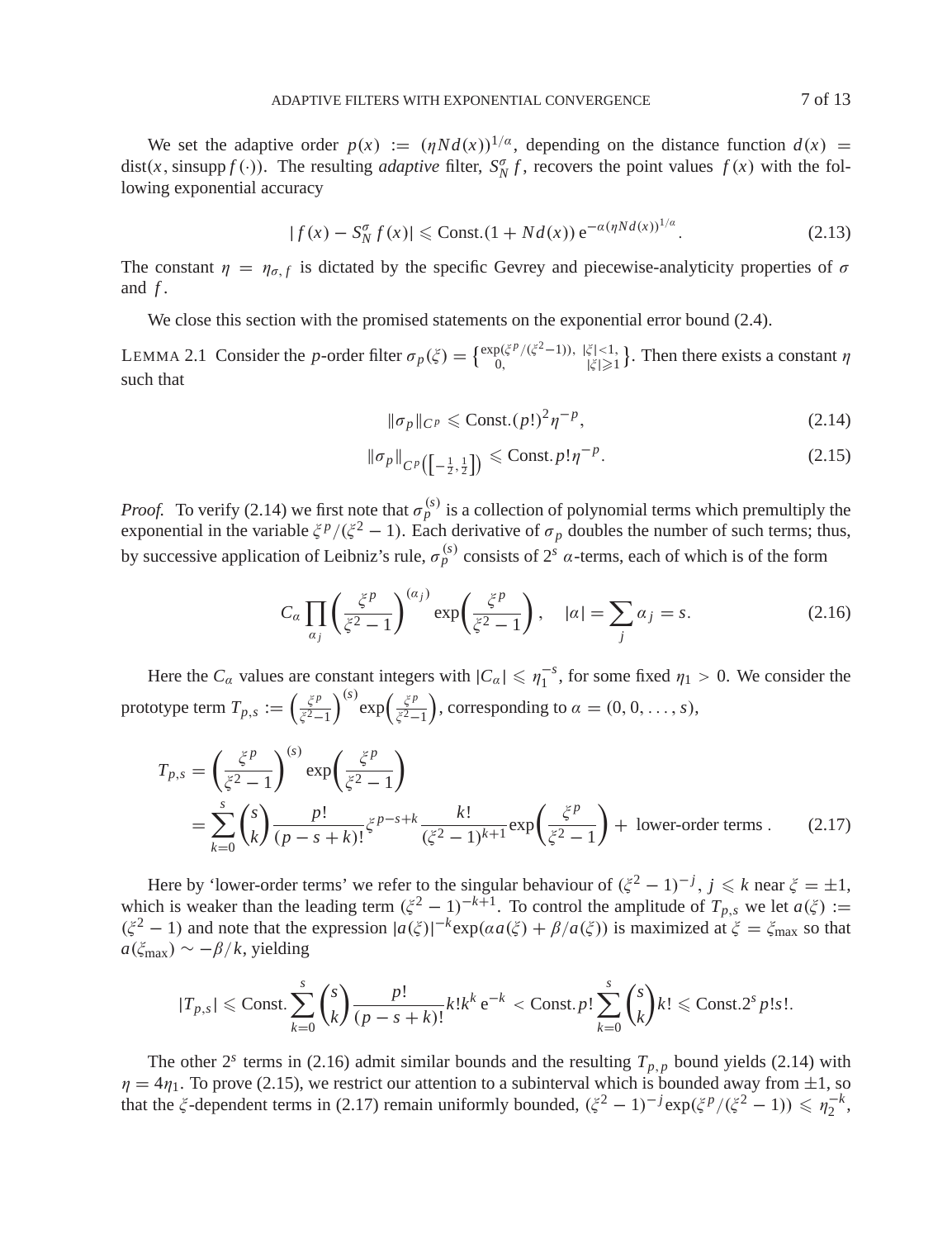$j \leq k + 1$ , and we are left with the desired upper bound

$$
|T_{p,p}| \leq \text{Const.} \sum_{k=0}^{p} {p \choose k} \frac{p!}{k!} k! \eta_2^{-k} < \text{Const.} 2^p p! (\eta_2)^{-p},
$$

and (2.15) follows with  $\eta = 4\eta_1\eta_2$ .

The intricate part in the construction of such highly accurate filters or mollifiers is the further requirement for their localization (in physical space) or smoothness (in Fourier space). One cannot increase the order *p* arbitrarily without steepening  $\Phi^{\sigma}$  or, equivalently, without losing smoothness of  $\sigma$ . The solution taken here was to satisfy the moments condition *approximately*, modulo exponentially negligible errors while retaining the desired smoothness properties. We note that our optimal adaptive filter is essentially localized in the physical space in the sense that the associated mollifier  $\Phi^{\sigma}$  is exponentially small for  $|y| \gg 1/N$ , (2.5), see Fig. 1. In contrast, the adaptive mollifiers constructed in Tadmor & Tanner (2002),  $\rho(y/d(x))D_p(y/d(x))/d(x)$ , were compactly supported in physical space (adapted to the smoothness neighbourhood of  $x$ ) and only essentially localized in the dual Fourier space. The precise result is quantified in the following theorem.

THEOREM 2.2 Consider the even filter  $\sigma$  with Gevrey regularity  $G_\alpha$  satisfying the *p*-order accuracy condition (1.4), with  $p \sim N^{1/a}$ . Then the associated mollifier,  $\Phi^{\sigma}$ , satisfies the moments condition (1.3) modulo an exponentially negligible error,



$$
\int_{y=-\pi}^{\pi} y^n \Phi^{\sigma}(y) dy = \delta_{n0} + \text{Const.} e^{-(\eta N)^{1/a}}, \quad n \leqslant \text{Const.} N^{1/a}.
$$

FIG. 1. The mollifier (top) and its semi-log plot (bottom) with the mollifier defined from the filter (3.1) used in the numerical experiments, with  $N = 128$  and filter orders  $p = 4$ , 8 and 12 in (a,b), (c,d) and (e,f), respectively.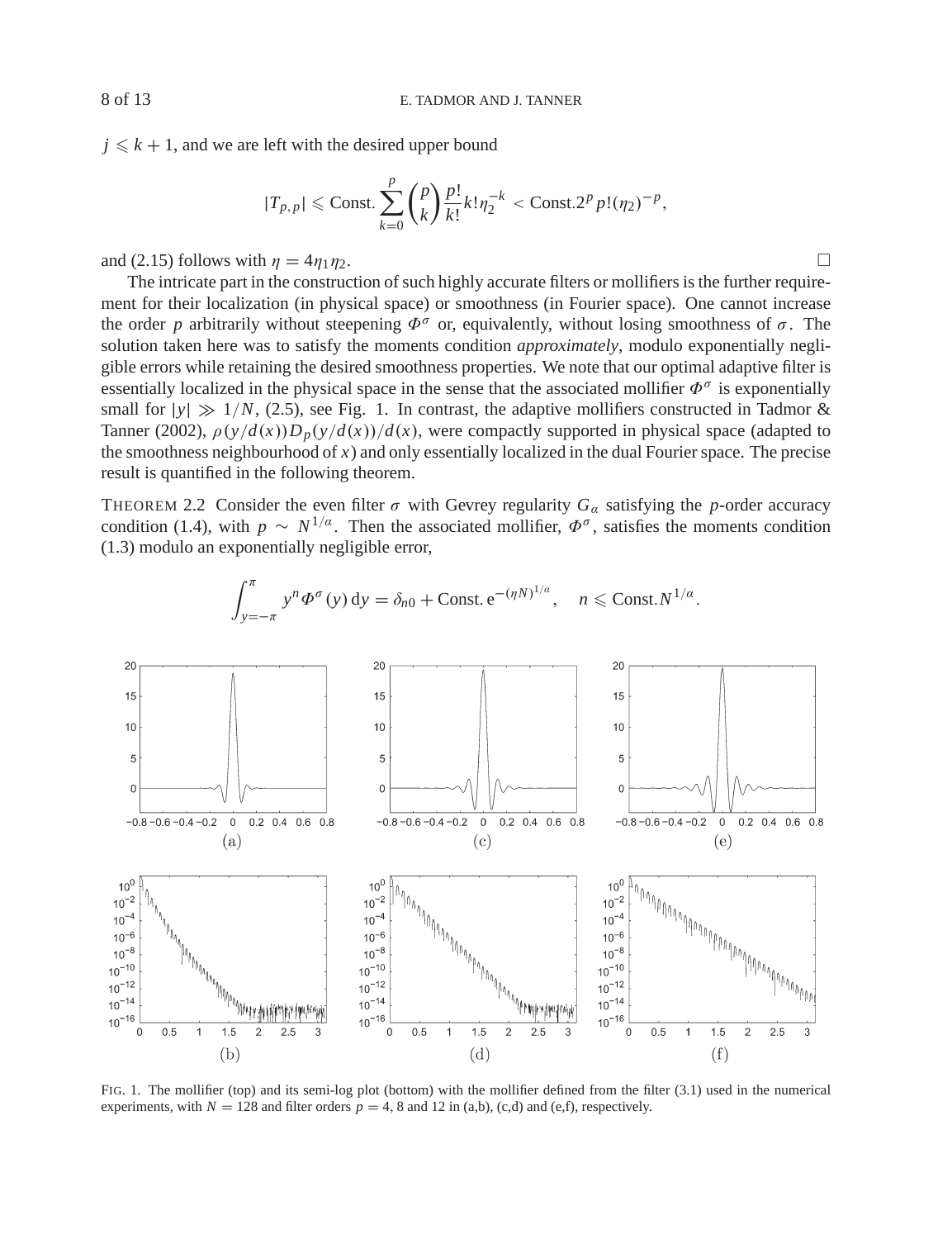*Proof.* For proof, we appeal to  $(2.2)$ 

$$
\int_{y=-\pi}^{\pi} y^n \Phi^{\sigma}(y) dy = \frac{N}{2\pi} \int_{y=-\pi}^{\pi} y^n \phi^{\sigma}(Ny) dy + \frac{N}{2\pi} \sum_{n \neq 0} \int_{y=-\pi}^{\pi} y^n \phi^{\sigma}(N(y + 2\pi n)) dy
$$
  
=:  $\mathcal{I}_1 + \mathcal{I}_2$ .

For the first term on the right-hand side, we have

$$
\mathcal{I}_1 = \frac{N}{2\pi} \int_{y=-\infty}^{\infty} y^n \varphi^{\sigma}(Ny) dy - \frac{N}{2\pi} \int_{|y| \geqslant \pi} y^n \varphi^{\sigma}(Ny) dy =: \mathcal{I}_{11} + \mathcal{I}_{12}.
$$

We now have  $\mathcal{I}_{11} = (-iN)^n \sigma^{(n)}(0) = \delta_{n0}$  by (1.4), where the usual decay rate  $|\varphi^{\sigma}(y)| \leq C$ onst. $||\sigma||_{C^s}$ |*y*| <sup>−</sup>*<sup>s</sup>* yields

$$
|\mathcal{I}_{12}| \leqslant \text{Const.} \frac{N^{1-s}}{2\pi} \|\sigma\|_{C^s} \int_{\pi}^{\infty} y^{n-s} \, \mathrm{d}y \leqslant \text{Const.}(\eta N)^{1-s} (s!)^{\alpha}, \quad n \leqslant s-2.
$$

The remainder amounts to a similarly exponentially small term

$$
|\mathcal{I}_2| \leqslant \text{Const.} \frac{N^{1-s}}{2\pi} \|\sigma\|_{C^s} \int_{y=-\pi}^{\pi} |y|^n \frac{1}{(2\pi - |y|)^s} \, \mathrm{d}y \leqslant \text{Const.}(\eta N)^{1-s} (s!)^{\alpha}, \quad n \leqslant s,
$$

which is minimized at *s* ∼  $(\eta N)^{1/\alpha}$  and the lemma follows.  $\Box$ 

We note in passing that the last theorem could be used as a starting point for an alternative proof of the main result stated in Theorem 2.1.

# **3. Numerical experiments**

For the following examples we utilize the filter

$$
\sigma_p(\xi) = \begin{cases} \exp\left(\frac{c_p \xi^p}{\xi^2 - 1}\right), & |\xi| < 1, \\ 0, & |\xi| \ge 1, \end{cases}
$$
\n(3.1)

which has Gevrey regularity of order  $\alpha = 2$ . Its advocated order is then optimized at the adaptive order,  $p = p(x) = \sqrt{\kappa N d(x)}$ . For a given filter, the free constant  $c_p$  should be selected to enhance the immediate localization of  $\Phi^{\sigma}(\cdot)$  by minimizing  $\|\sigma\|_{C^1}$ . The value of such an optimal  $c_p$  does not permit a closed-form expression; an approximate condition used in the numerical examples below is  $\sigma^{(2)}(1/2) = 0$ , resulting in

$$
c_p := 2^p \frac{3}{4} \frac{9p^2 + 3p + 14}{9p^2 + 12p + 4}.
$$

To allow a direct comparison between our adaptive filters and the adaptive mollifiers advocated in Tadmor & Tanner (2002), we concern ourselves with the two prototypes of piecewise analytic functions,  $f_1(x)$  and  $f_2(x)$ , given below.

$$
f_1(x) = \begin{cases} \sin(x/2), & x \in [0, \pi), \\ -\sin(x/2), & x \in [\pi, 2\pi), \end{cases}
$$
 (3.2)

$$
f_2(x) = \begin{cases} (2e^{2x} - 1 - e^{\pi})/(e^{\pi} - 1), & x \in [0, \pi/2), \\ -\sin(2x/3 - \pi/3), & x \in [\pi/2, 2\pi) \end{cases}
$$
(3.3)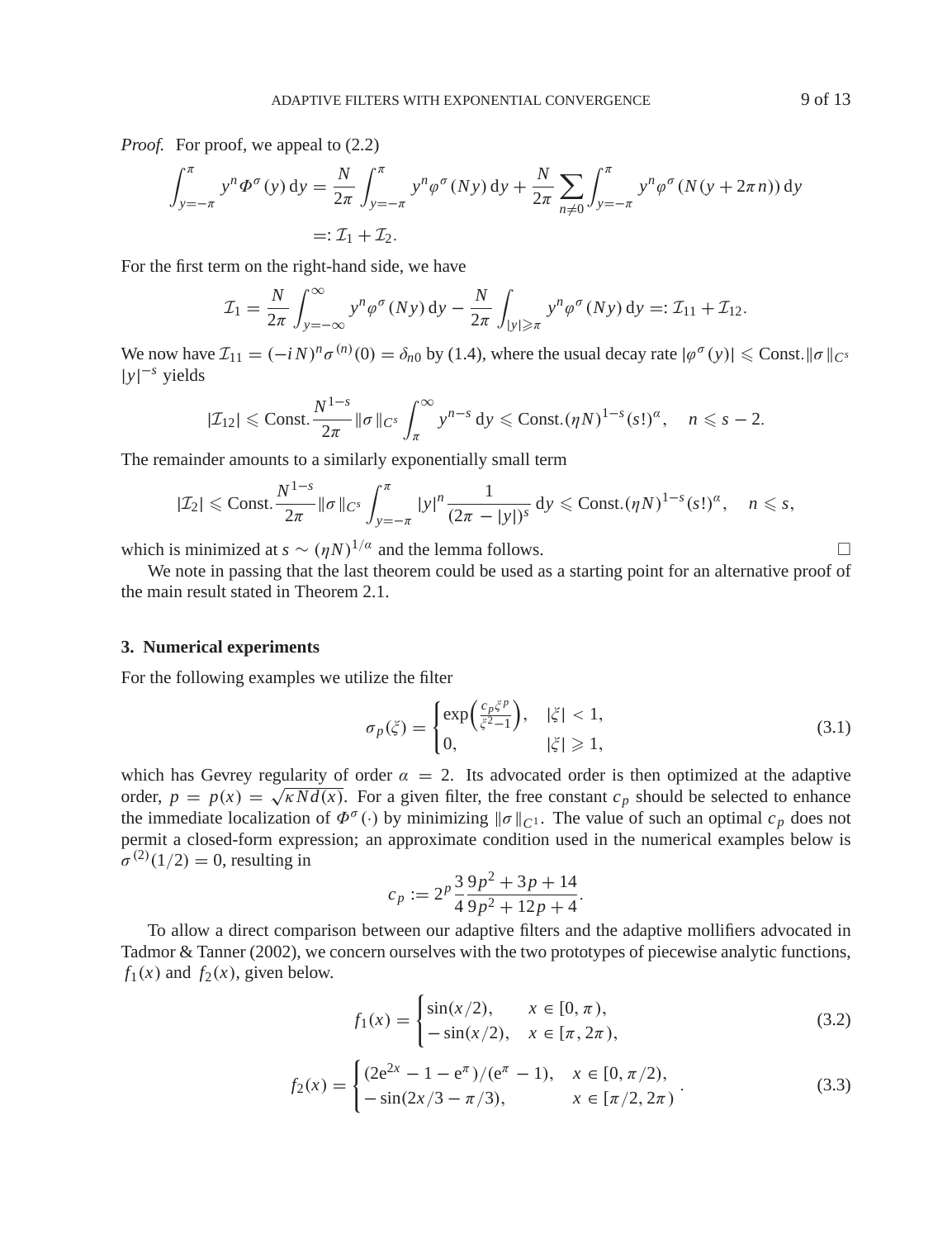

FIG. 2. (a) the graph of the function (3.2) and (b) the graph of function (3.3)



FIG. 3. Recovery of  $f_1(x)$  (top) and the approximation error (bottom) from their  $N = 128$ -mode spectral projections. The filter (3.1) was of orders  $N^{1/4}$  in (a,b),  $N^{1/2}$  in (c,d) and max  $(2, \frac{1}{2}(Nd(x))^{1/2})$  in (e,f).

The first function,  $f_1(\cdot)$ , shown in figure 2(a), possesses a mild regularity constant and a single discontinuity at  $x = \pi$ ; consequently,  $d(x) = |x - \pi|$  for  $x \in [0, 2\pi]$ . The second function,  $f_2(\cdot)$ , shown in figure 2(b), was constructed as a more challenging test problem with a large gradient to the left of the discontinuity at  $x = \pi/2$ . Moreover, lacking periodicity  $f_2(\cdot)$  feels three discontinuities per period;

$$
d(x) = \min(|x|, |x - \pi/2|, |x - 2\pi|), \quad x \in [0, 2\pi].
$$

For both functions, the exact Fourier coefficients,  $\{\widehat{f}(k)\}_{k\leq N}$ , are given and then filtered to recover the intermediate point values  $\frac{\pi}{N}(v - \frac{1}{2})$  for  $v = 1, 2, ... 2N$ . Graphs (a–d) in figures 3, 4 and 5 use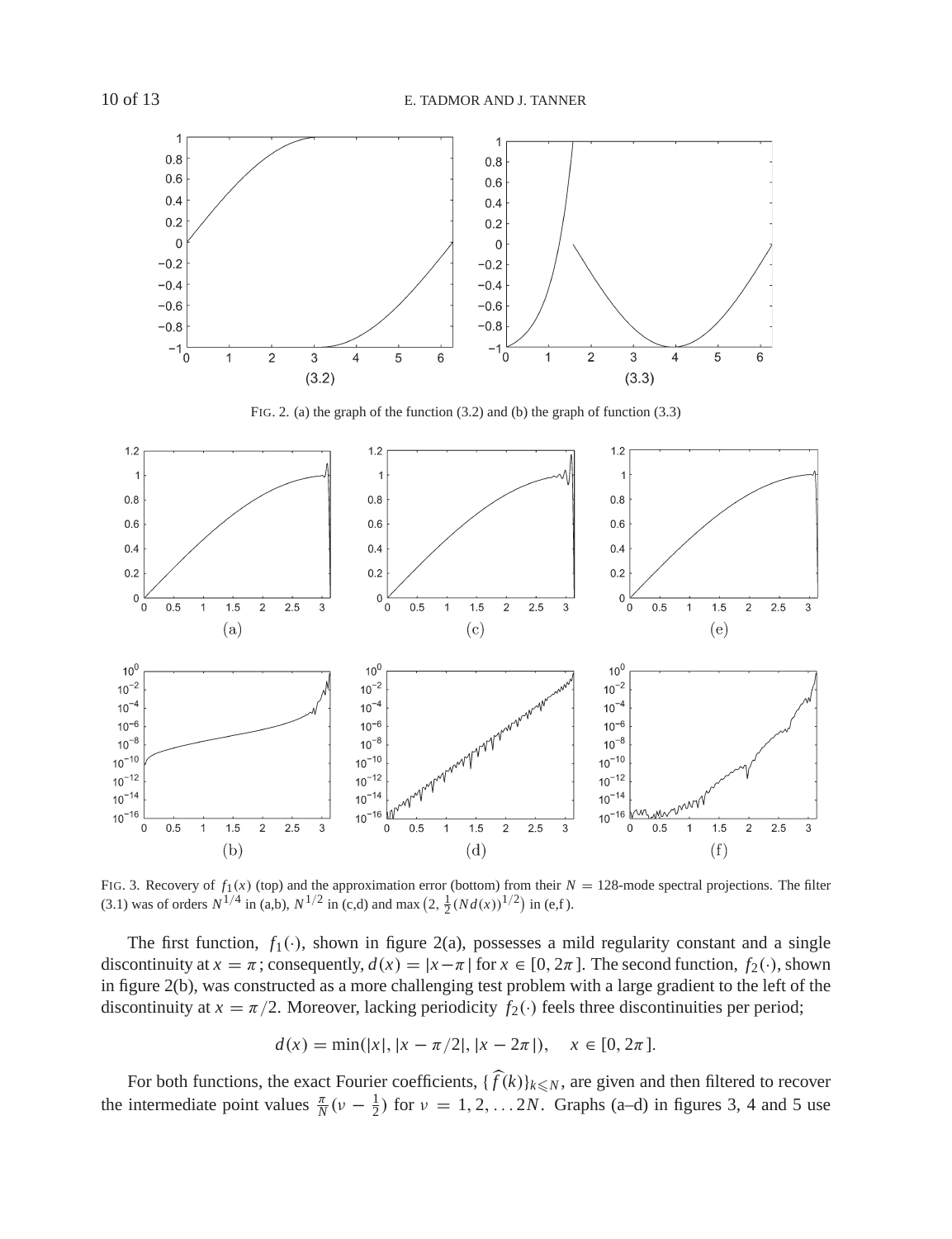ADAPTIVE FILTERS WITH EXPONENTIAL CONVERGENCE 11 of 13



FIG. 4. Recovery of  $f_2(x)$  (top) and the approximation error (bottom) from its  $N = 128$ -mode spectral projections. The filter (3.1) was of orders  $N^{1/4}$  in (a,b),  $N^{1/2}$  in (c,d) and max(2,  $\frac{1}{2}(Nd(x))^{1/2}$ ) in (e,f).



FIG. 5. Error plots for the recovery of  $f_1(x)$  (top) and  $f_2(x)$  (bottom) from their  $N = 32$ -, 64- and 128-mode spectral projections. The filter (3.1) was of orders  $N^{1/4}$  in (a,b),  $N^{1/2}$  in (c,d) and max(2,  $\frac{1}{2}(Nd(x))^{1/2}$ ) in (e,f).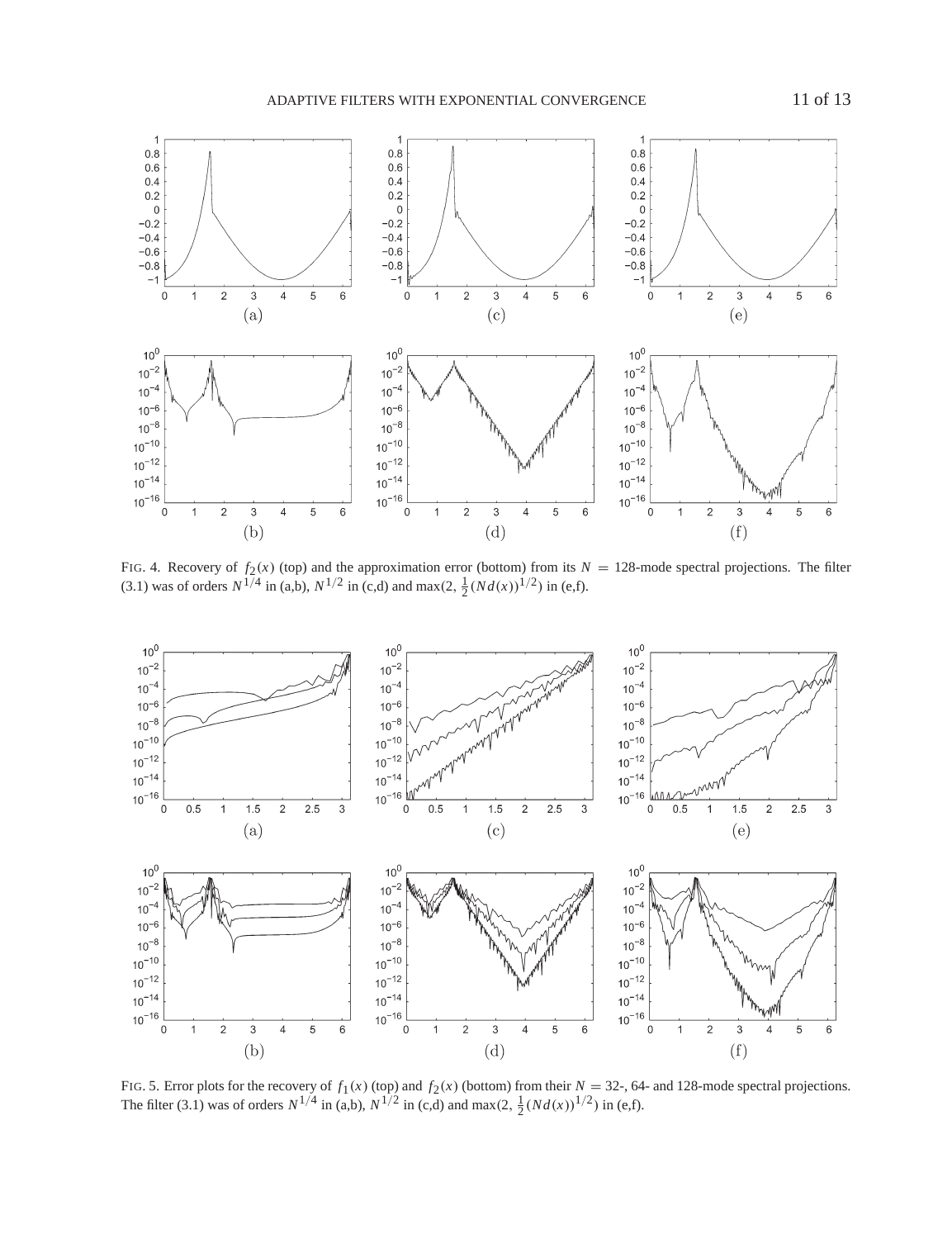fixed-order filters, verifying the well-known fact that higher-order filters give superior convergence away from discontinuities and lower-order filters near discontinuities. Graphs (e–f) in figures 3, 4 and 5 illustrate the superior convergence for the adaptive filter described in Theorem 2.1, computed with adaptive order  $p = p(x) = \max(2, \frac{1}{2}(Nd(x))^{1/2})$ . We note in passing that the same filter order is used for both  $f_1(\cdot)$  and  $f_2(\cdot)$ , ignoring the different analyticity properties of  $f_1$  and  $f_2$  (reflected by different analyticity constants  $\eta_f$  and achieving exponential accuracy in both instances. Results of the adaptive filter are contrasted with the spectrally accurate filter of Vandeven (1991) where the order,  $p = N^{\gamma}$ , remains uniform throughout the computational domain.

## **4. Summary**

The analysis presented here quantitatively resolves the classical methodology that for improved accuracy low-order filters should be used near discontinuities and high-order filters away from discontinuities. The optimal adaptive filters presented here retain the traditional robustness associated with low-order filtering, yet achieve a significant increase in accuracy with minimal increase to computational cost. Combined with the automated edge detection methods (Gelb & Tadmor, 2000) adaptive-order filtering is a *black box* procedure for the exponentially accurate reconstruction of a piecewise smooth function from its spectral information.

## **Acknowledgments**

This research was supported in part by ONR Grant No N00014-91-J-1076 and by NSF grants #DMS04- 07704 (ET) and #DMS01-35345 (JT). Part of the research was carried out while JT was visiting the Center for Scientific Computation and Mathematical Modeling at the University of Maryland, College Park.

#### **REFERENCES**

- BOYD, J. P. (1995) A lag-averaged generalization of Euler's method for accelerating series. *Appl. Math. Comput.*, 143–166.
- BOYD, J. P. (1996) The Erfc-log filter and the asymptotic of the Euler and Vandeven sequence accelerations. *Proceedings of the Third International Conference on Spectral and High Order Methods*, (A. V. Ilin and L. R. Scott, ed.), Houston Math. J., pp. 267–276.
- BOYD, J. P. (2005) Trouble with Gegenbauer reconstruction for defeating Gibbs' phenomenon: Runge phenomenon in the diagonal limit of Gegenbauer polynomial approximations. *J. Comput. Phys.*, **204**, 253–264.
- GELB, A. & TADMOR, E. (2000) Detection of edges in spectral data II. Nonlinear enhancement. *SIAM J. Numer. Anal.*, **38**, 1389–1408.
- GELB, A. & TADMOR, E. (2002) Spectral reconstruction of one- and two-dimensional piecewise smooth functions from their discrete data. *Math. Model. Numer. Anal.*, **36**, 155–175.

GOTTLIEB, D. & SHU, C.-W. (1998) On the Gibbs phenomenon and its resolution. *SIAM Rev.*, **39**, 644–668.

GOTTLIEB, D. & TADMOR, E. (1985) Recovering pointwise values of discontinuous data within spectral accuracy. *Progress and Supercomputing in Computational Fluid Dynamics*. Proceedings of 1984 U.S.–Israel Workshop. Progress in Scientific Computing, vol. 6 (E. M. Murman & S. S. Abarbanel eds). Boston: Birkhauser, pp. 357–375.

JOHN, F. (1982) *Partial Differential Equations*, 4th edn. New York: Springer.